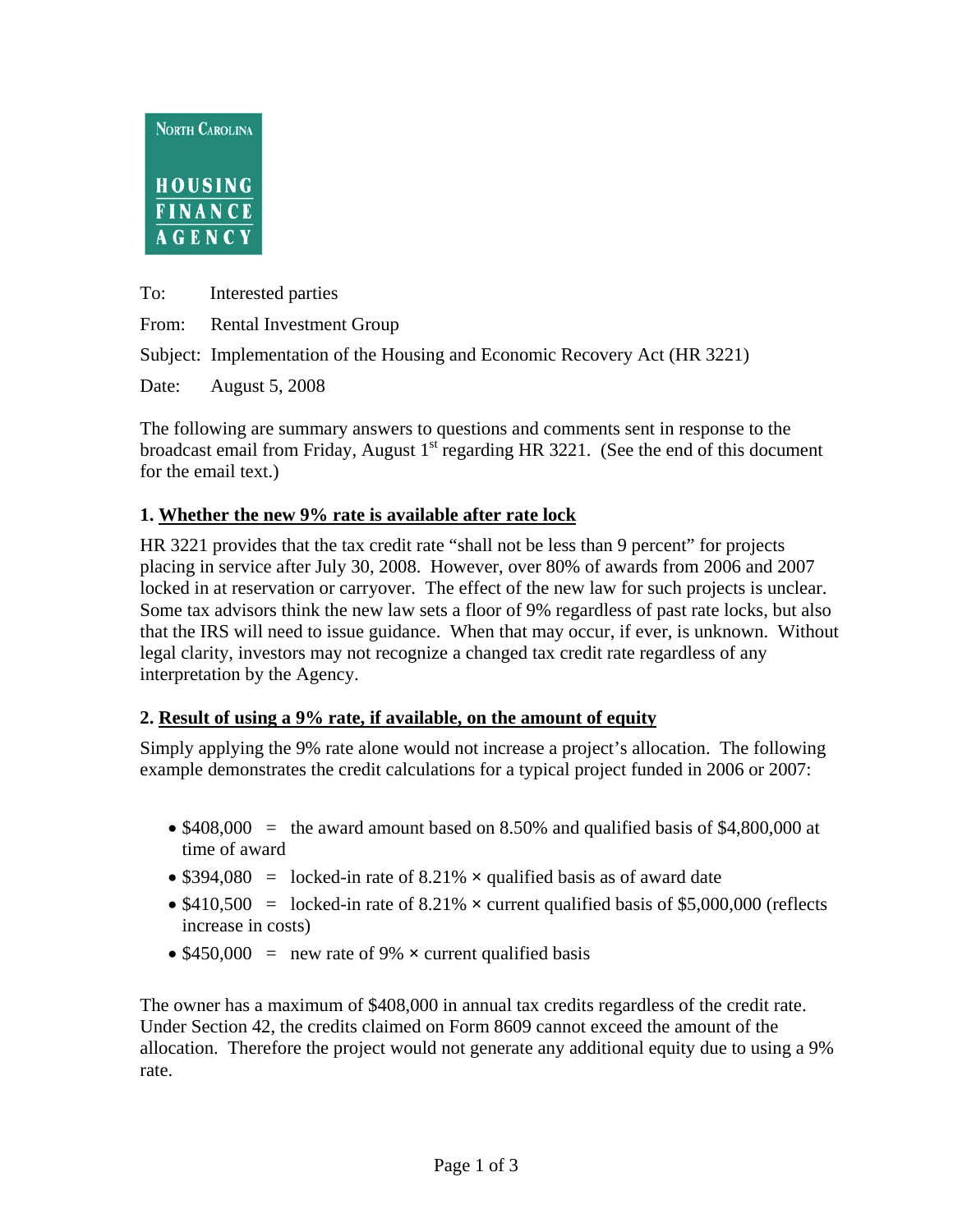### **3. Relief for 2006 and 2007 awards**

The decision not to address previously funded projects was based in large part because those projects have already been addressed. Projects that expected to place in service in 2008 had the opportunity to apply for additional credits this year. As for the 2007 projects, in March and April of this year the Rental Investment Group took the following steps to address problems in the equity market:

- Contacted the owners of each 2007 project to find out the status of pricing and availability.
- Held a roundtable discussion with developers, investors, and lenders to discuss the situation.
- Reviewed all 45 projects to determine what, if anything, the Agency could do to help.
- Had individual meetings with owners to determine project-specific approaches to a hypothetical equity price of \$0.80, including forward commitments of 2009 tax credits and allowing additional bank financing (for several reasons cost increases were not part of the evaluation).

There was no need to suspend either (A) penalties for returning allocations or (B) limits on submitting another application for the same project, as neither of these are policies in the North Carolina program.

### **4. Amount and use of returned tax credits**

Only one award from 2007 was returned without re-applying. Owners of three other projects gave up their 2007 allocations but also submitted new applications for the same project. Under the federal stacking rules, these returns are added to the state's per-capita amount and allocated as 2008 tax credits along with the increase authorized by HR 3221 and will be awarded to applications applying this year.

### **5. Comments on the draft 2009 Qualified Allocation Plan (QAP)**

Interested parties are welcome to submit comments for the 2009 QAP at any time, in any form:

Email: mshelburne@nchfa.com Fax: (919) 877-5701 Mail: North Carolina Housing Finance Agency Rental Investment Group PO Box 28066 Raleigh, NC 27611-8066

The first draft will be posted later this month.

### **For more information**

Contact Scott Farmer (919) 877-5641 sfarmer@nchfa.com or Mark Shelburne (919) 877- 5645 mshelburne@nchfa.com with questions or comments on these or related subjects.